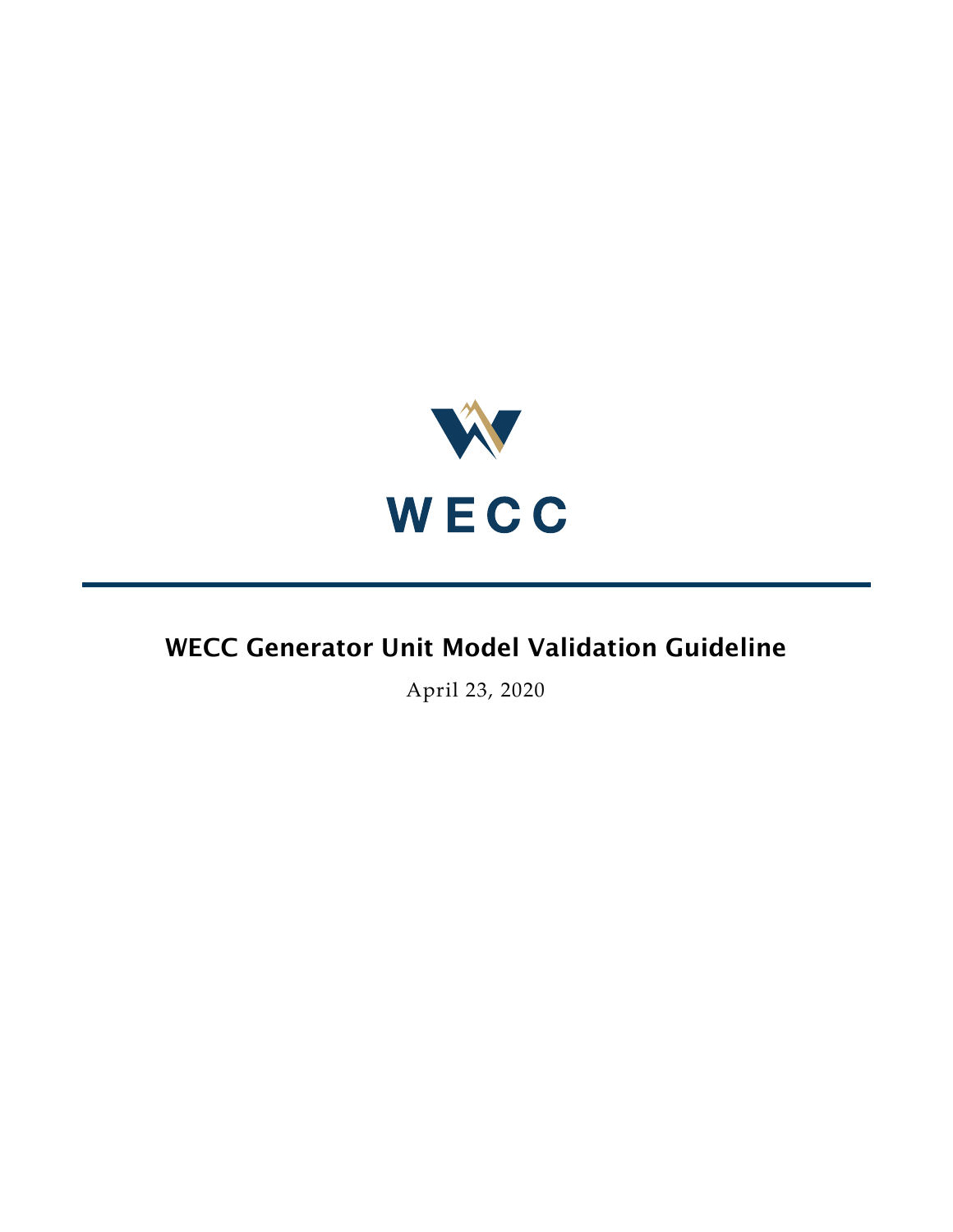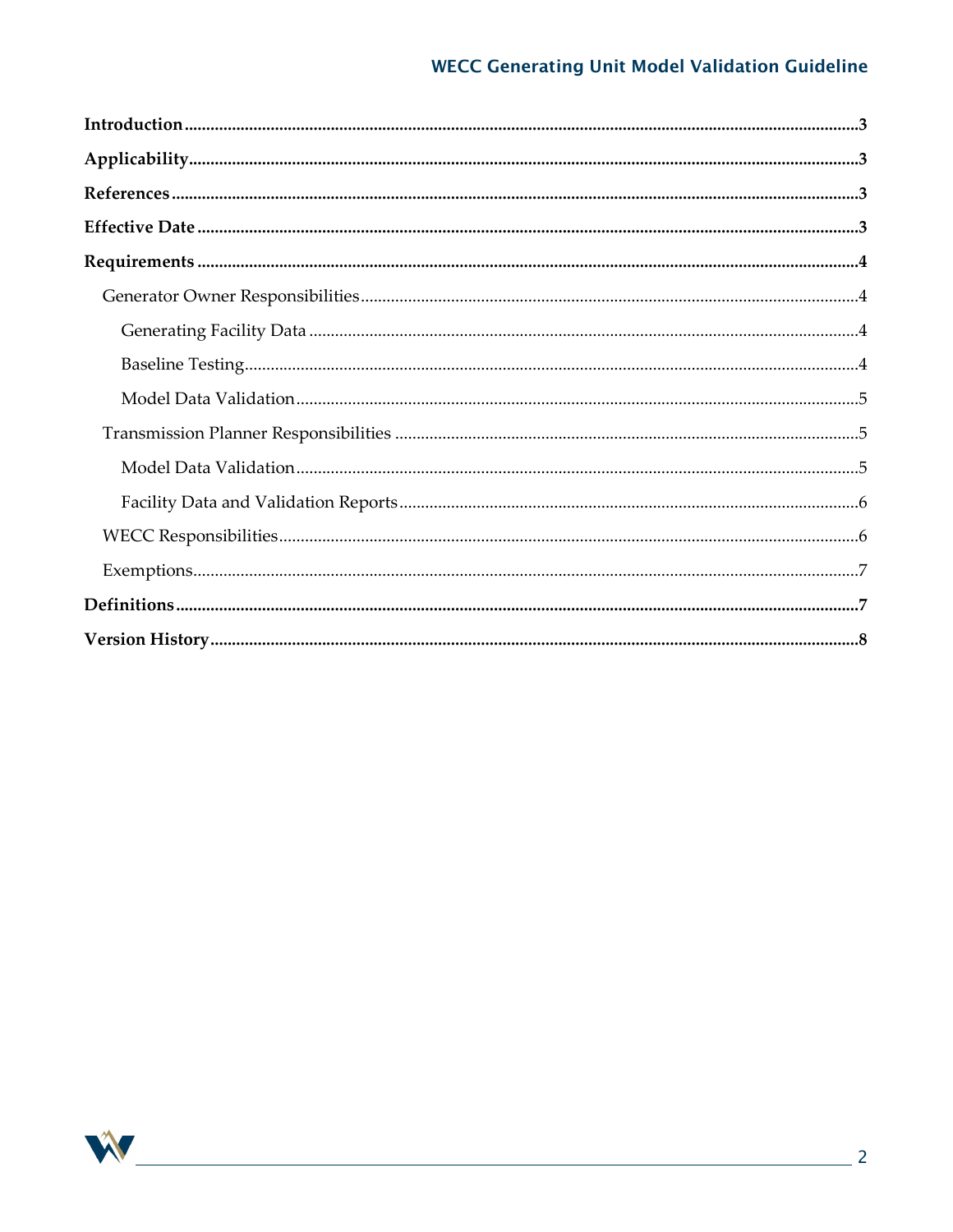### <span id="page-2-0"></span>Introduction

Accurate models of generators and associated controls are necessary for realistic simulations of the electric power system of the western interconnection. Baseline testing and periodic performance validation are required to ensure that the dynamic models and databases that are used in the grid simulations are accurate and up to date.

## <span id="page-2-1"></span>Applicability

Facilities Affected: This Guideline statement applies to generating facilities connected to the Western Electricity Coordinating Council (WECC) transmission grid at 60 kV or higher voltage (both new and existing, synchronous and non-synchronous) with single unit capacity of 10 MVA and larger, or facilities with aggregate capacity of 20 MVA and larger.

- 1. Entity Responsible:
	- a. Generator Owner
	- b. Transmission Planner
	- c. Regional Reliability Organization

## <span id="page-2-2"></span>References

The following documents referred to in this Guideline are posted in the "Generator Testing Program" area on the WECC website at [www.wecc.org]:

- 1. Generating Facility Data Requirements
- 2. Generating Unit Baseline Test Requirements
- 3. Generating Unit Model Validation Requirements
- 4. List of WECC-Approved Models
- 5. Generator Test Exemption Procedure

## <span id="page-2-3"></span>Effective Date

Approved by the Model Validation Work Group at the meeting April 23, 2020.

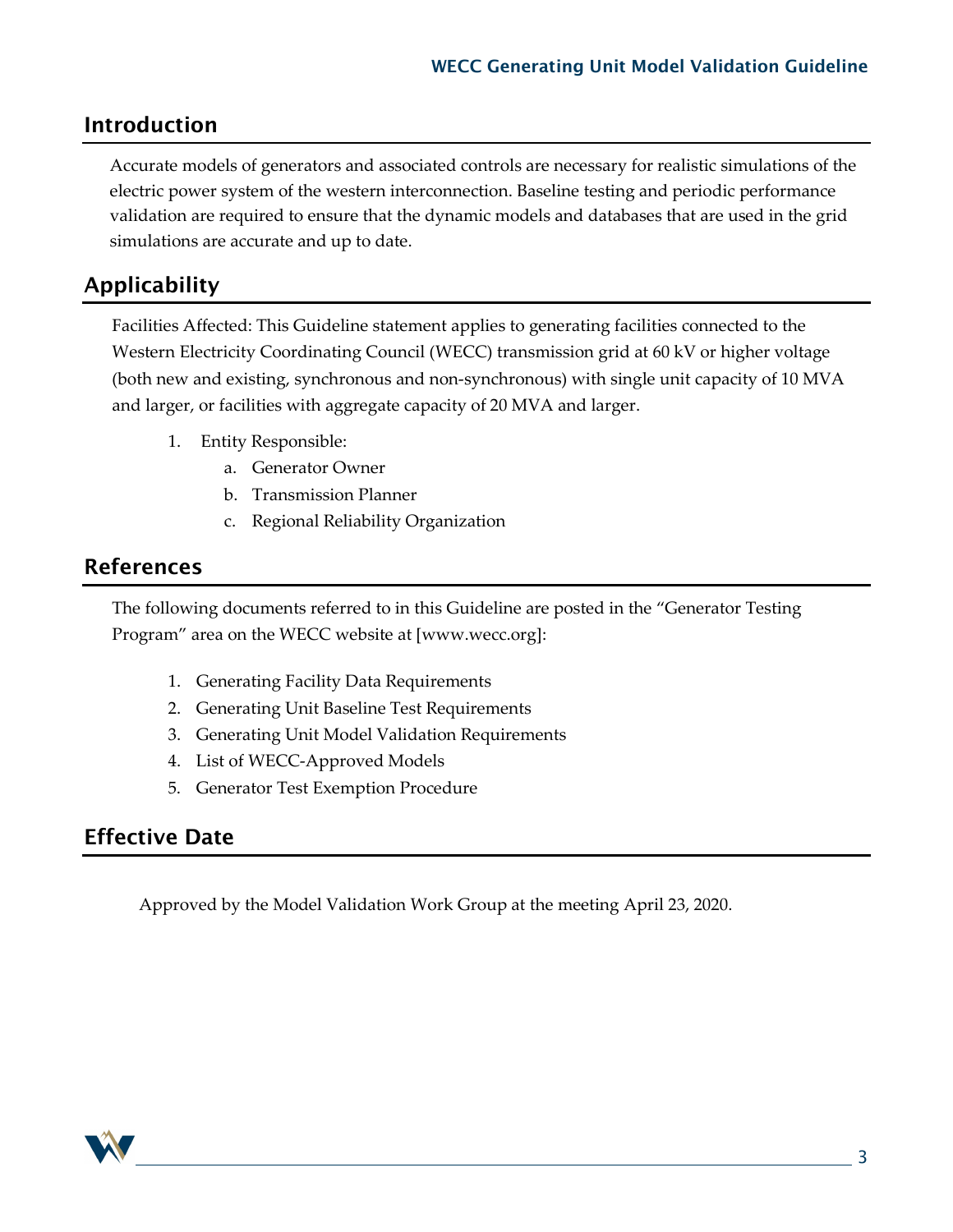### <span id="page-3-0"></span>Requirements

#### <span id="page-3-2"></span><span id="page-3-1"></span>Generator Owner Responsibilities

#### Generating Facility Data

- 1. The Generator Owner should provide to the Transmission Planner the information for the Generating Facility as specified in the Generating Facility Data Requirements document.
- 2. The Generator Owner should review, verify and update the Generating Facility data when any of the following conditions occur:
	- a. No later than 180 days after the new Generating Facility is released for Commercial Operation.
	- b. No later than 180 days after an existing generating unit re-starts Commercial Operation with modified equipment, control settings, or software that influences the behavior of the plant with respect to the grid (e.g. excitation retrofit, additional control function within a controller, turbine modification, voltage regulator and power system stabilizer tuning modification, etc.)
	- c. At least once every five years.

#### <span id="page-3-3"></span>Baseline Testing

- 1. The Generator Owner should test the generating unit and validate its model data.
- 2. The Generator Owner should provide test and validation reports to its

#### **Transmission Planner:**

- a. For guidance on the test requirements, refer to the current Generating Unit Baseline Test Requirements document.
- 3. The testing and associated validation by simulation should be performed on a generating unit when any of the following conditions have occurred:
	- a. If the generating project has not been certified by WECC under Generator Testing Program since January 1997.
	- b. No later than 180 days after the new Generating Facility is released for Commercial Operation. In the meantime, the Generator Owner will provide the best available model data supplied by the equipment manufacturer using the WECC approved models including commissioning reports.
	- c. No later than 180 days after an existing generating unit re-starts Commercial Operation with modified equipment, control settings, or software that influences its behavior with respect to the grid (e.g. excitation retrofit, additional control function within a controller, turbine modification, voltage regulator and power system

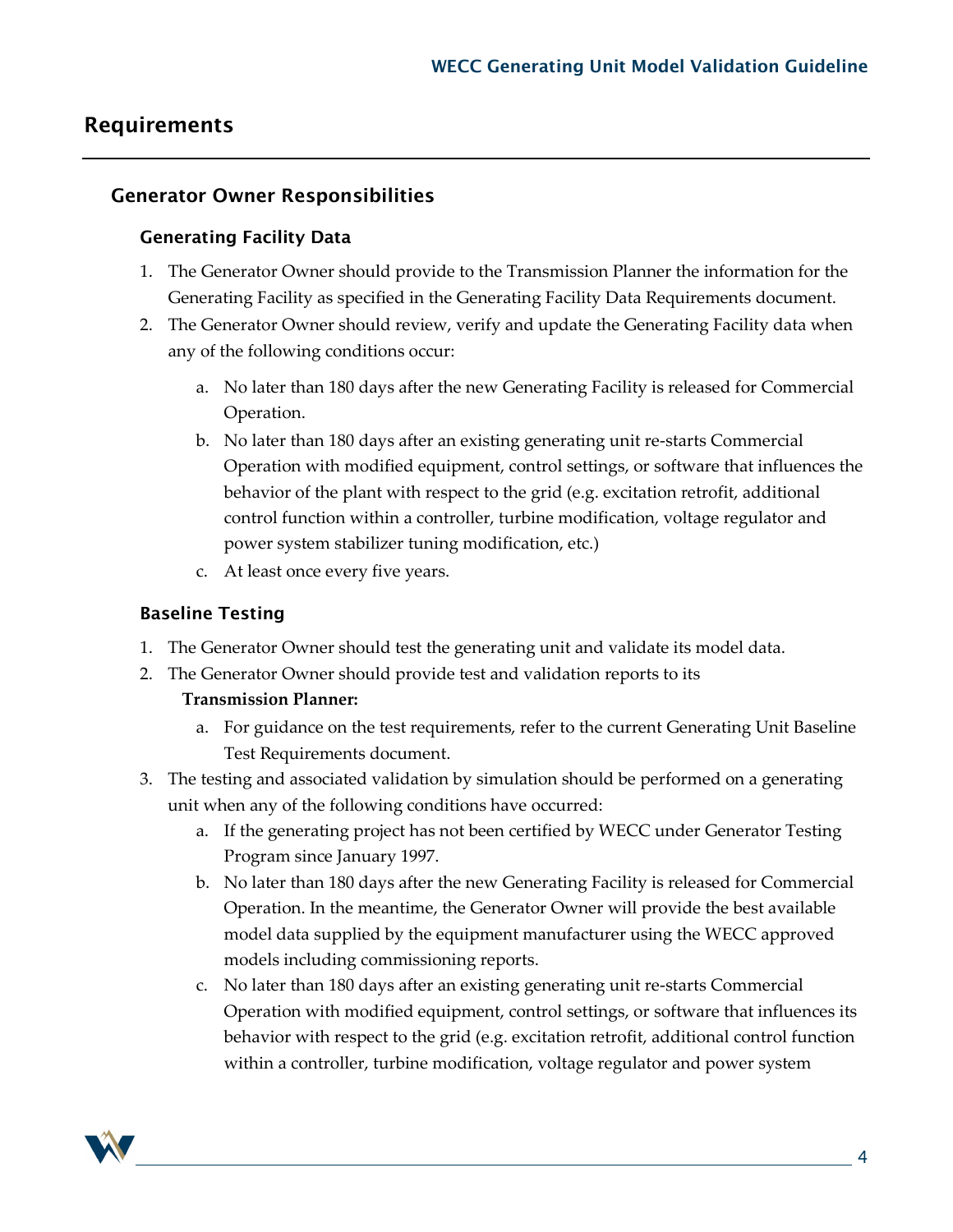stabilizer tuning modification, etc.), only those portions of the generating unit model that can be influenced by the modifications need to be tested and validated.

- d. No later than 180 days after the Generator Owner is notified by WECC that there is evidence that the modeled response of a Generating Facility does not correlate with the actual response, except in instances where the lack of correlation was caused by equipment problems that were subsequently corrected.
- e. The Generator Owner should notify the Transmission Planner when generating unit re-testing and validation are required to maintain compliance with this guideline.

#### <span id="page-4-0"></span>Model Data Validation

- 1. The Generator Owner should perform model data validation for all units, and provide a report to its Transmission Planner at least once every five years. Schedule of model validation should be coordinated between the Generator Owner, Transmission Planner and Transmission Operator.
	- a. The Generator Owner should notify the Transmission Planner when their generating unit re-testing and validation are required to maintain compliance with this guideline.
	- b. The "Generating Facility Model Data Validation Requirements" document describes acceptable methods of model data validation by performance comparison.
- 2. Generator Owner should verify that generator control limiters, protection and equipment capabilities are consistent with those reported in the model(s).

#### <span id="page-4-1"></span>Transmission Planner Responsibilities

#### <span id="page-4-2"></span>Model Data Validation

- 1. The Transmission Planner should maintain a current list of all Generating Facilities in its planning area that are subject to testing and model data validation.
	- a. This list should be made available to WECC upon request.
	- b. For each Generating Facility, the list should include the status of compliance with this Generating Unit Model Validation Guideline, including report dates.
- 2. Disturbance data recorded either at the generator or at the point of interconnection can be used for model data validation.
	- a. If the Transmission Planner has performance monitoring equipment at the point of interconnection, the data should be made available to the Generator Owner, upon request.

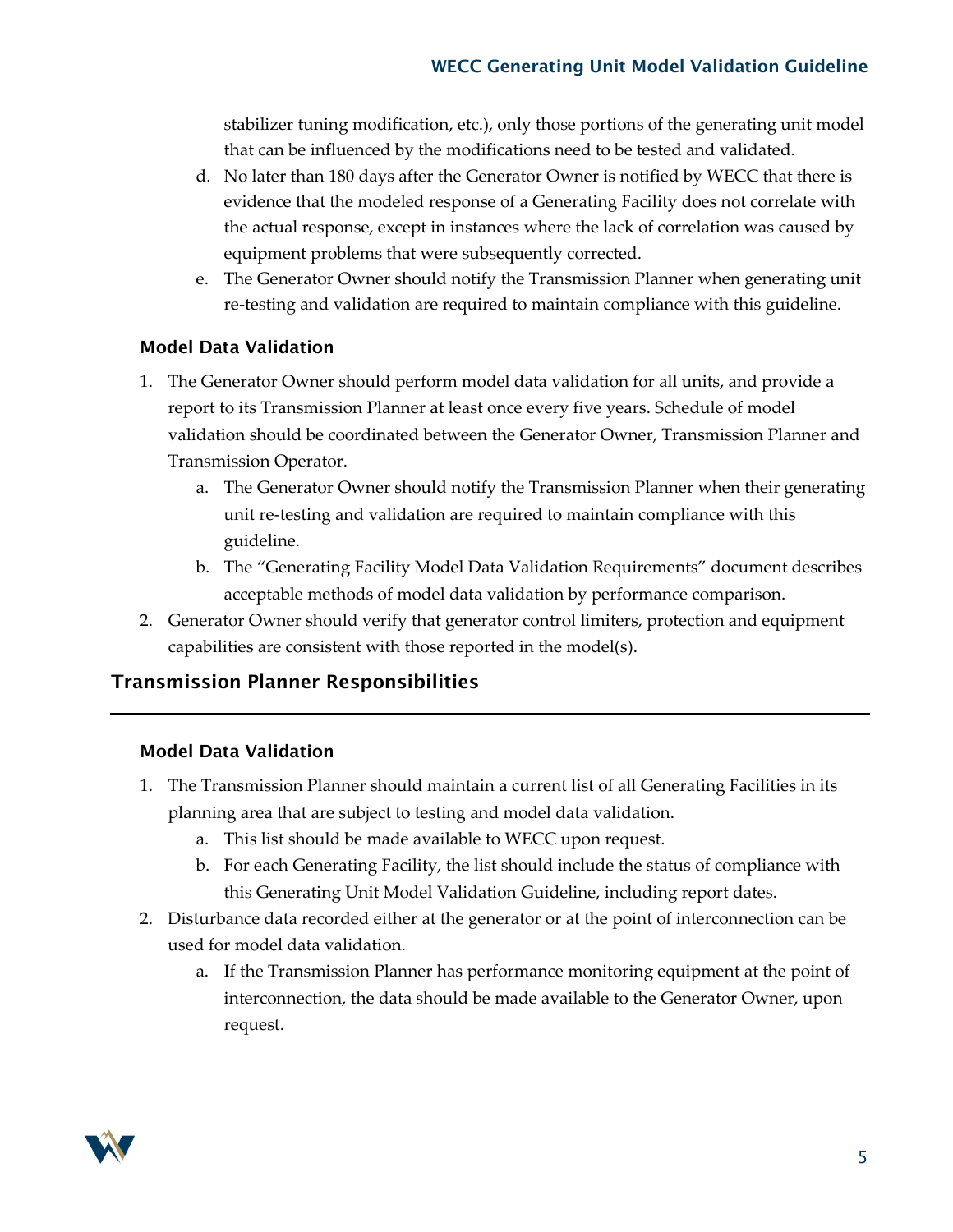#### <span id="page-5-0"></span>Facility Data and Validation Reports

- 1. Upon receipt of model data validation reports from Generator Owners, the Transmission Planner should verify that the WECC approved model parameters provided by the Generator Owner are adequately validated by comparing the simulated response of the unit against either the recorded baseline tests or a disturbance response as the case may be, and follow the data checking procedures as provided by WECC, within 30 calendar days after receipt from the Generator Owner.
	- a. The Transmission Planner will work with the Generator Owner on resolving the differences between the simulated response of the unit against either the recorded baseline tests or actual responses of the Generating Facility to grid disturbances. The Transmission Planner will inform WECC if the differences cannot be resolved.
- 2. The Transmission Planner should submit the accepted validated models to WECC and should notify the Generator Owner that the models are accepted.
- 3. If a model data validation report is rejected, the Transmission Planner should inform the Generator Owner of the reason(s) for the rejection. The Transmission Planner will work with the Generator Owner to expedite resolution of any issues preventing acceptance of the model data validation report.
	- a. Issues preventing acceptance of the model data validation report that do not require additional testing should be resolved within 30 days of notification of the reason(s) for rejection.
	- b. Issues preventing acceptance of the model data validation report that require additional testing should be resolved within 90 days of notification of the reasons(s) for rejection.
	- c. The Generator Owner should provide a revised model data validation report to its Transmission Planner.
	- d. The Transmission Planner will refer issues to WECC if the issues cannot be resolved.

#### <span id="page-5-1"></span>WECC Responsibilities

- 1. WECC should maintain a master data file with the current validated models.
- 2. WECC should review and approve the generator testing and model validation reports.
- 3. WECC should verify that the models are stable and that the modeled system responses reasonably match power system performance.
- 4. WECC should verify compliance with the certification requirements, issue certificates to the Generator Owners and notify Transmission Planner.
- 5. WECC has the final authority to determine the suitability of testing and validation of the models.

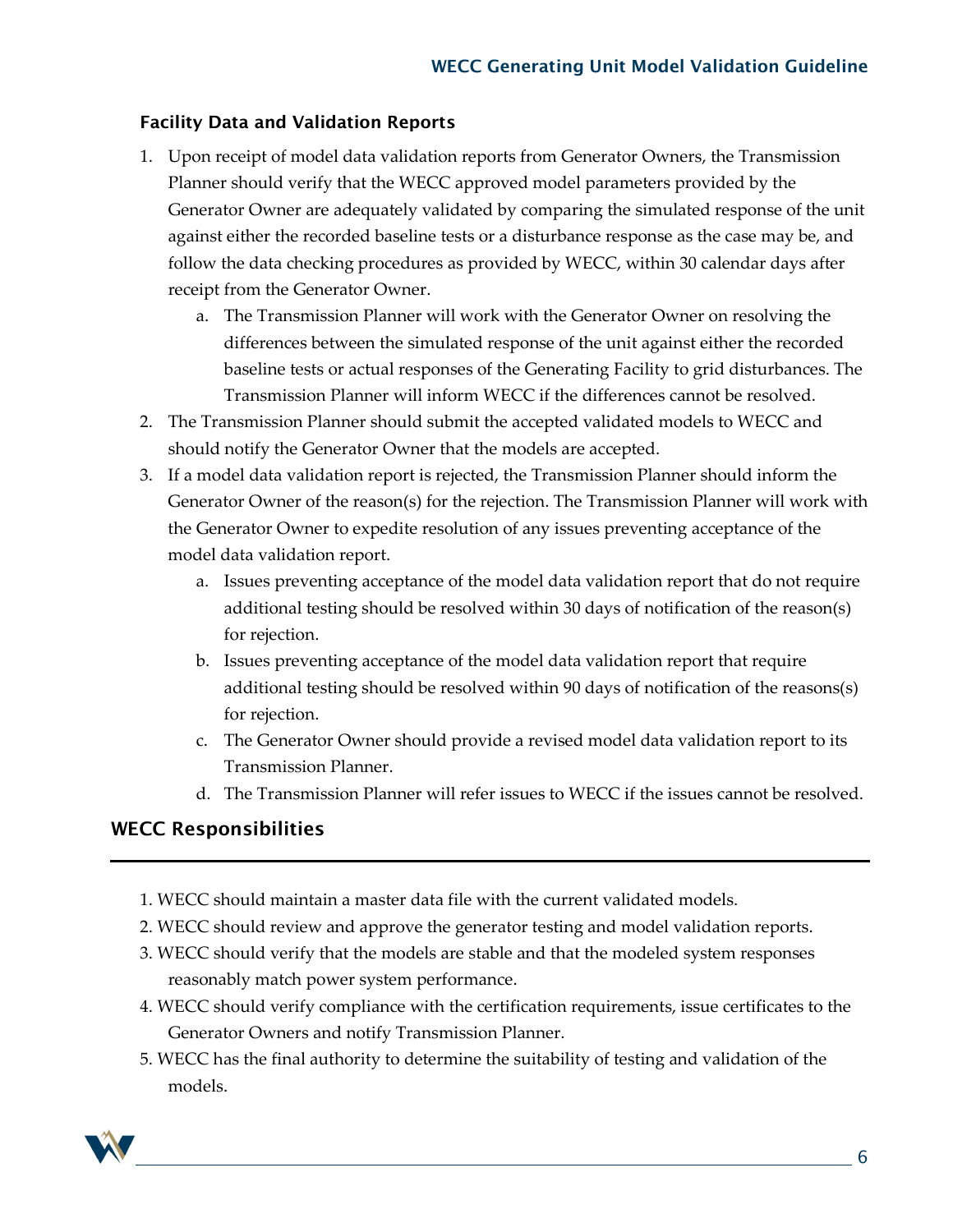- 6. WECC periodically should audit the Generator Owners and Transmission Planners on the status of generator testing and model validation.
- 7. WECC periodically should review technical requirements listed in section A4. Any changes in the requirements will go through a WECC "due process."

#### <span id="page-6-0"></span>Exemptions

- 1. WECC may grant exemptions to the Generator Owners in rare situations where a unique condition or equipment configuration exists that would preclude or delay testing and model data validation.
- 2. The Generator Owner may request an exemption by submittal to WECC through the Transmission Planner. The request should include justification for the exemption. WECC should respond to the request within 90 days after receipt.
	- a. The procedure is described in the "Procedure for Handling Requests for Exemption Regarding the WECC Generator Test Guideline" document.

## <span id="page-6-1"></span>**Definitions**

**Generator Owner** is defined in NERC Reliability Functional Model.

**Transmission Planner** is defined in NERC Reliability Functional Model.

**Commercial Operation** is defined in FERC 2003-A Standardization of Generator Interconnection Agreements and Procedures.

**Generating Facility** is defined in FERC 2003-A Standardization of Generator Interconnection Agreements and Procedures.

**Validation**. Within the context of this guideline and associated documents, Validation is used synonymously with verification and refers to the process of selecting parameters for the appropriate WECC-approved models for generating units and demonstrating that the model behavior is consistent with the generating unit behavior by comparison of simulation to test recording.

*This guideline supersedes and revokes all past policies and practices, oral and written representations, or statements regarding terms and conditions of employment concerning the subject matter covered herein. WECC reserves the right to add to, delete, change, or revoke this guideline at any time, with or without notice. This guideline does not create a contract between WECC and any employee or contractor, nor does it create any entitlement to employment or any benefit provided by WECC to its employees or contractors.* 

*Caution!—This document may be out of date if printed.*